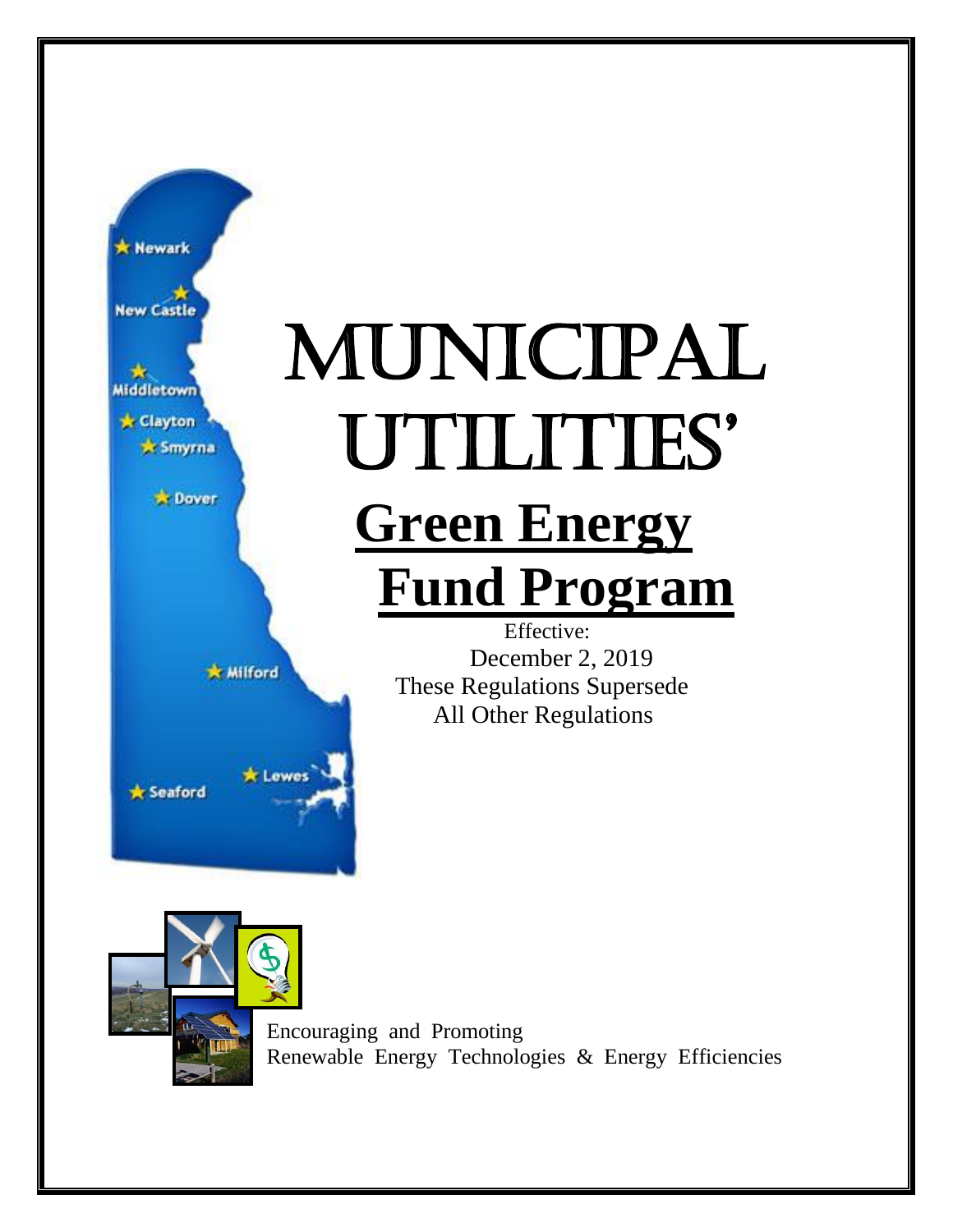# **Table of Contents**

| 1.0 |  |
|-----|--|
| 2.0 |  |
| 3.0 |  |
| 4.0 |  |
| 4.1 |  |
| 4.2 |  |
| 4.3 |  |
| 4.4 |  |
| 4.5 |  |
| 4.6 |  |
| 4.7 |  |
| 4.8 |  |
| 5.0 |  |
| 5.1 |  |
| 5.2 |  |
| 5.3 |  |
| 5.4 |  |
| 5.5 |  |
| 6.0 |  |
| 6.1 |  |
| 6.2 |  |
| 7.0 |  |
| 8.0 |  |
| 9.0 |  |
|     |  |

Attachment:

Exhibit  $\mathbf{A}-\mathbf{Green}$  Energy Program Incentives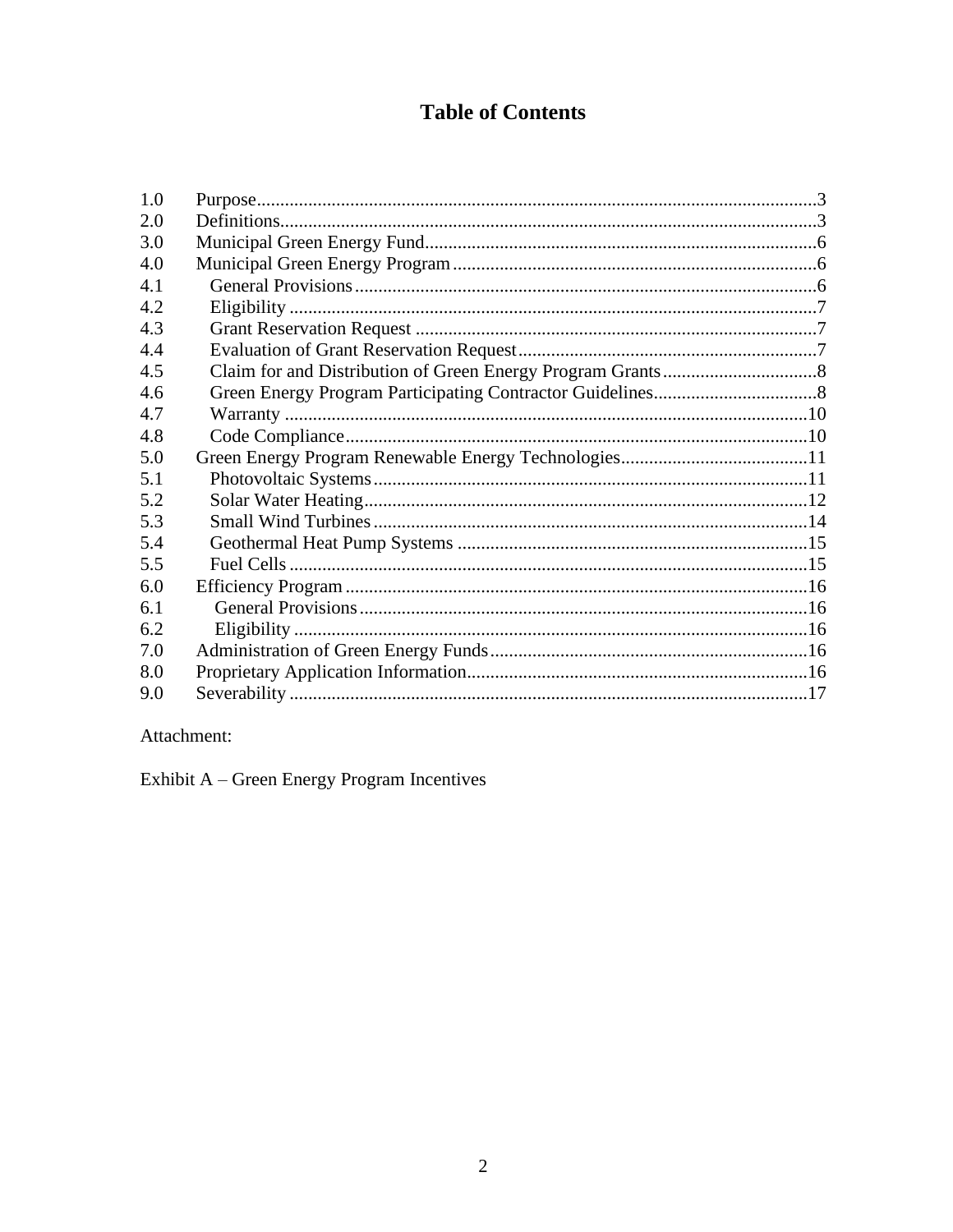# <span id="page-2-0"></span>**1.0 Purpose**

Delaware's Renewable Energy Portfolio Standards encourages and promotes the use of electricity from renewable energy resources, the use of energy efficiency technologies, and renewable energy technologies.

The purpose of this policy is to prescribe procedures relating to the Municipal's Green Energy Fund, which is an independent, self-administered fund separate from the state's Green Energy Fund, pursuant to 26 Del. C. Chapter 1, Subchapter III-A, §363 the Delaware Renewable Energy Portfolio Standards. It is the goal in establishing this policy to provide a streamlined procedure for distributing the municipal's Green Energy Funds.

This policy provides rules of practice and procedure for application and disbursement of Municipal Green Energy Fund grants for renewable energy projects in Delaware.

# <span id="page-2-1"></span>**2.0 Definitions**

For purposes of this regulation, the following words and phrases shall have the meanings set forth below.

**"Delayed Grant Certificate"** An agreement in which an applicant acknowledges that there is no funding available but they agree to 1) make application for a Grant Reservation pursuant to Section 4.3 of the Municipal Utilities' Green Energy Fund Program Regulations; 2) complete the installation of their system per program requirements and guidelines as certified by the DEMEC and the Municipal; and 3) agree to be placed in a waiting queue until funds become available.

**"DEMEC"** means the Delaware Municipal Electric Corporation, Incorporated.

**DEMEC Members** include the towns and cities of Clayton, Middletown, Smyrna, Newark, New Castle, Seaford, Milford, Dover and Lewes.

**"DEMEC Member Service Territory"** means the service territory of DEMEC members, as such territory is reflected in the electric service territory maps maintained by the Delaware Public Service Commission under the authority of 26 Del. C. § 203B.

**Energy Efficiency** refers to products or systems aimed at using less energy to do the same or better job than conventional products or systems.

**"Freeze Tolerance Limit"** means the temperature below which a Qualifying System for Solar Water Heating might suffer damage attributable to freezing.

**"Fuel Cell"** is an electrochemical energy conversion device which converts the chemical energy from a fuel directly into electricity and heat.

**"Geothermal Heat Pump"** means either an open or closed loop system or direct expansion system that uses the thermal energy of the ground or groundwater as the heat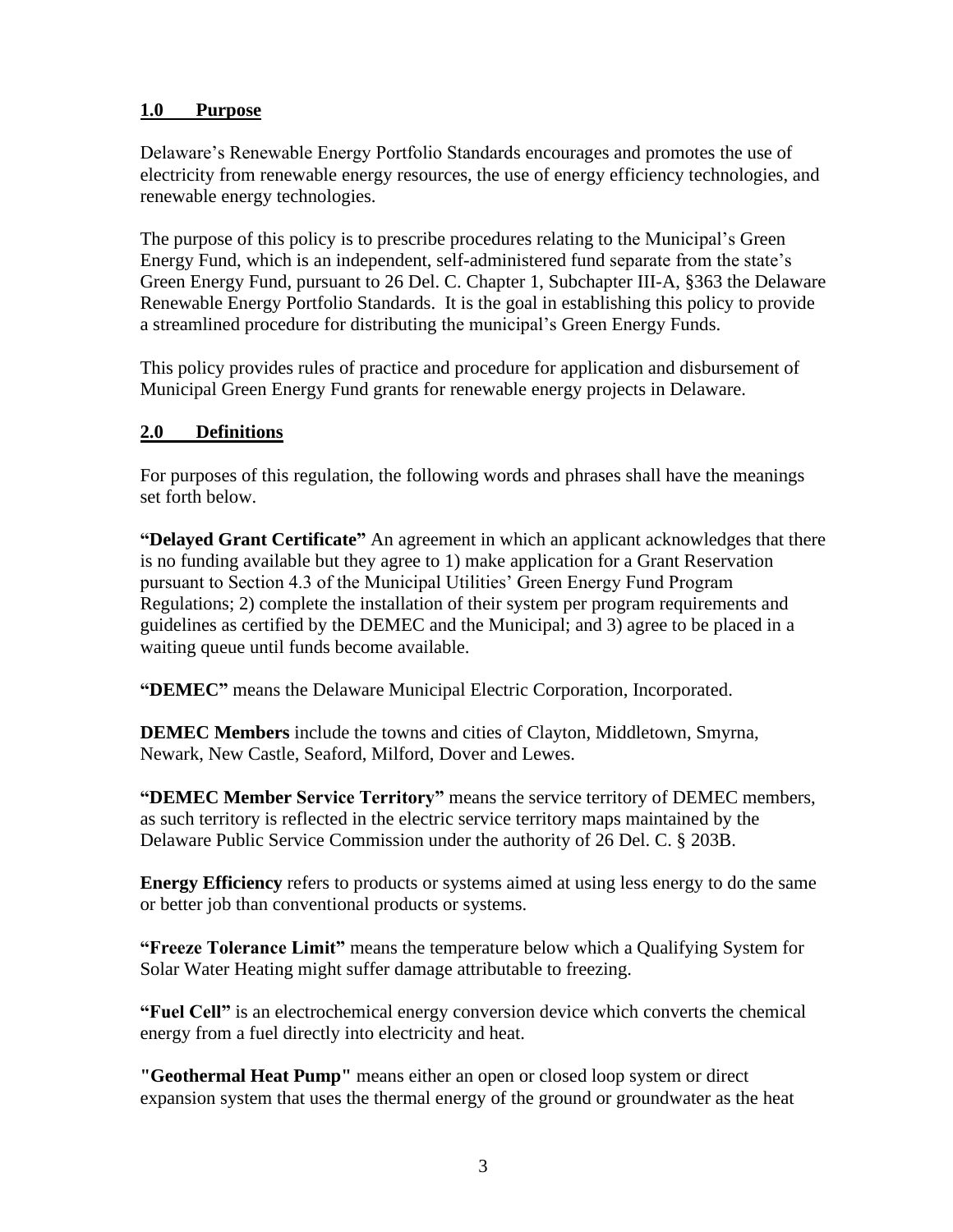source and heat sink for residential or non-residential space heating and/or cooling. It may provide both space heating and cooling, cooling only or heating only functions. A closed loop system consists of a ground heat exchanger in which the heat transfer fluid is permanently contained in a closed system. An open loop system consists of a ground heat exchanger in which the heat transfer fluid is part of a larger environment. A direct expansion system consists of a geothermal heat pump system in which the refrigerant is circulated in pipes buried in the ground, rather than using a heat transfer fluid, such as water or antifreeze solution in a separate closed loop, and fluid to refrigerant heat exchanger.

**"Green Energy Program Confirmation and Claim Form"** A form issued from DEMEC having two sections. The first section of the form, *Confirmation of Rebate Reservation*, confirms a rebate reservation or grant reservation. The second section of the form, *Rebate Claim Form*, requires the purchaser and installing contractor to certify participation and completion of installation per program requirements.

**"Green Energy Program Grant Reservation Application"** An application issued by the DEMEC, or DEMEC's members which eligible applicants can make application for a grant reservation.

**"Grid-connected"**, **"Grid-tied"** or **"Interconnected"** means a condition in which a Qualifying System that is an electrical generating system serves and is electrically connected to an electrical load that is also connected to and served by the local utility electrical grid. The delivery or ability to deliver, any portion of the generating capacity into the utility electrical grid is not required, nor must the loads served be only alternating current loads. The Photovoltaic or Wind Turbine systems need only to be capable of serving electrical loads that would otherwise be served by the local utility.

**"Kilowatt"** means 1,000 Watts.

**"Kilowatt-hour"** means the basic unit of electric energy equal to one Kilowatt of power supplied to or taken from an electric circuit steadily for one hour. One-Kilowatt hour equals 1,000 Watt-hours. Electric energy is commonly sold by the Kilowatt-hour.

**"Municipal"** means one of the nine DEMEC members including the towns and cities of Clayton, Middletown, Smyrna, New Castle, Newark, Seaford, Milford, Dover, and Lewes.

**"Municipal Green Energy Fund"** means the fund established by 26 Del. C. 1, Subchapter 3-A § 363 and administered by DEMEC.

**"Nonresidential"** means all classes of customer purchasing electric power for uses other than for individual households. These groups of customers generally purchase electric power for commercial and industrial purposes. When used as an adjective with respect to Qualified Systems or Green Energy Program Grants, such term refers to systems owned by, or leased to, or grants awarded to Nonresidential persons.

**"Participating Contractor"** An appropriately Delaware and local jurisdictional licensed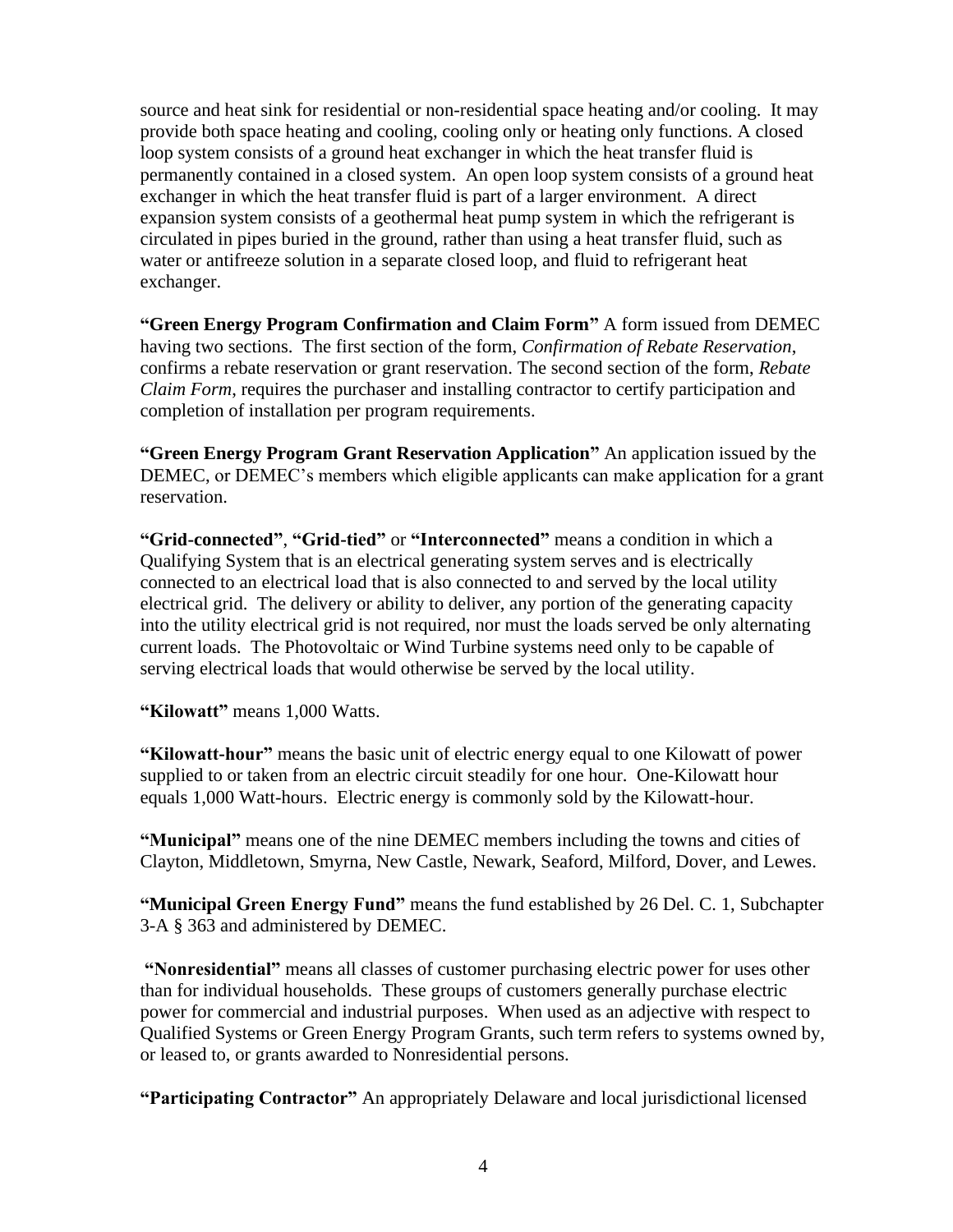contractor who has submitted to DEMEC an application designated by DEMEC with all required attachments and maintains in full force all required insurance and warranties as described in Section 5.6.

**"Passive Solar Design"** A residential or non-residential building design that uses no external mechanical power, such as pumps or blowers, to collect and move solar heat.

**"Photovoltaic"** means a non-mechanical semiconductor device, most commonly made of silicon that produces direct current (dc) electricity from sunlight.

**"Placed in Service"** means installed, operational, and producing output.

**"Professional Engineer"** means "engineer", as defined in Title 24 Del. C., Chapter 28, *Professional Engineers,* namely, a person who by reason of his or her advanced knowledge of mathematics and the physical sciences, acquired by professional education and practical experience, is technically and legally qualified to practice Professional Engineering, and who is licensed by the Delaware Association of Professional Engineers.

**"Purchaser"** means the purchaser or lessee of a Qualifying System.

**"Qualifying System"** has the meaning as set forth in Section 4.0.

**"Renewable Energy Technology"** shall have the meaning as prescribed in 29 Del. C. Chapter 80.

**"Renewable Fuel"** means a non-nuclear fuel that can be derived from non-fossil energy sources that are naturally replenishing and virtually inexhaustible.

**"Residential"** means the class or classes of customers purchasing electric power for household uses. When used as an adjective with respect to Qualified Systems or Green Energy Program Grants, such term refers to systems owned by, or leased to, or grants awarded to Residential persons.

**"Retailer"** means the vendor or lesser of a Qualifying System.

**"Solar Pathfinder™"** is a non-electronic instrument that measures the annual solar potential for a given site.

**"Solar Shade Analysis"** means an on site evaluation using a Solar Pathfinder™ or functionally equivalent device that measures the annual solar potential for the given site.

**"Solar Water Heating"** means the heating of water by use of the sun's energy rather than electricity or gas or some other means.

**"State"** means the State of Delaware.

**"Ton of Capacity"** means 12,000 British Thermal Units (BTU) per hour of capacity.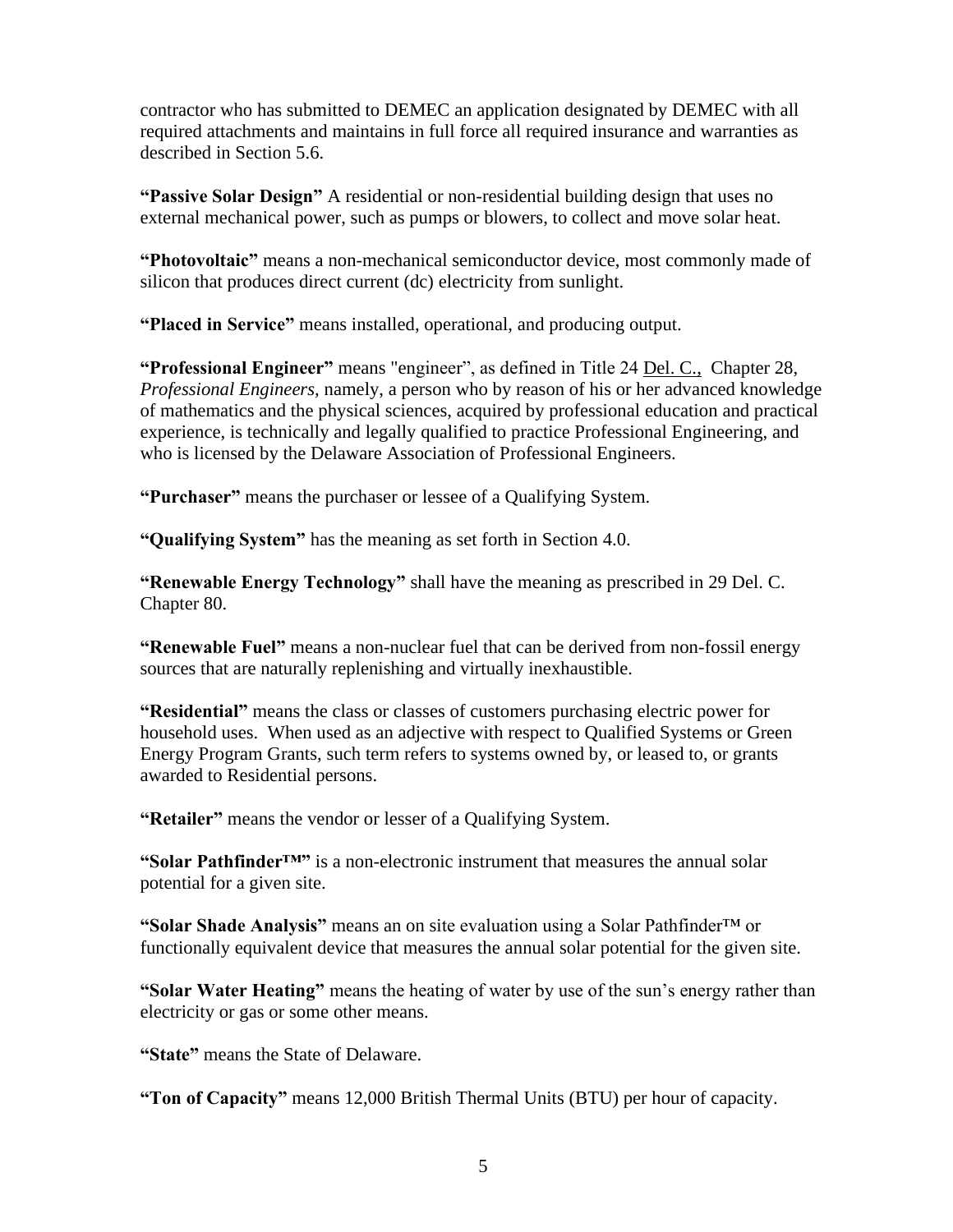**"Watt"** means the basic unit of measure of real electric power, or rate of doing work.

**"Watt-hour"** means the basic unit of measure of electric energy consumption. The total amount of energy used in one hour by a device that requires one Watt of power for continuous operation.

**"Wind Turbine"** means a mechanical/electrical system that converts the kinetic energy of blowing wind into mechanical or electric power.

# <span id="page-5-0"></span>**3.0 Municipal Green Energy Fund**

The Delaware 143rd General Assembly enacted and Governor Minner signed into law Senate Bill 74, which amended Title 26 of the Delaware Code to include a new subchapter creating Renewable Energy Portfolio Standards. The law includes provisions for municipal electric utilities to establish an independent, self-administered fund to support renewable energy technologies, energy efficiency technologies, or demand side management programs. Programs may receive preference due to system benefits.

The programs described in this regulation include the following:

Municipal Green Energy Program Energy Efficiency Program Demand Side Management Program

# <span id="page-5-1"></span>**4.0 Municipal Green Energy Program**

# <span id="page-5-2"></span>**4.1 General Provisions**

Funding is limited; all grants made under the Municipal Green Energy Program are on a first-come first-serve basis and may be limited to one grant per individual and/or household and/or entity. Individual municipals may assign preference to projects that provide overall system benefits to the community and may exempt such projects from the application process. Under no circumstances will DEMEC issue grants for land acquisition in association with any project proposed in the Municipal Green Energy Program.

# <span id="page-5-3"></span>**4.2 Eligibility**

The Municipal Green Energy Program is available to municipals and to their electric customers which are contributing to the Municipal Green Energy Fund. Applicants shall be current with all municipal accounts related to the municipal, such as taxes, electric, etc., prior to grant reservation approval or final grant payment. All eligible equipment and products must be owned by the electric customer and must be installed and maintained in the Delaware Municipality's electric service territory of the municipality providing the grant and used solely for the energy requirements of the municipal or the municipal's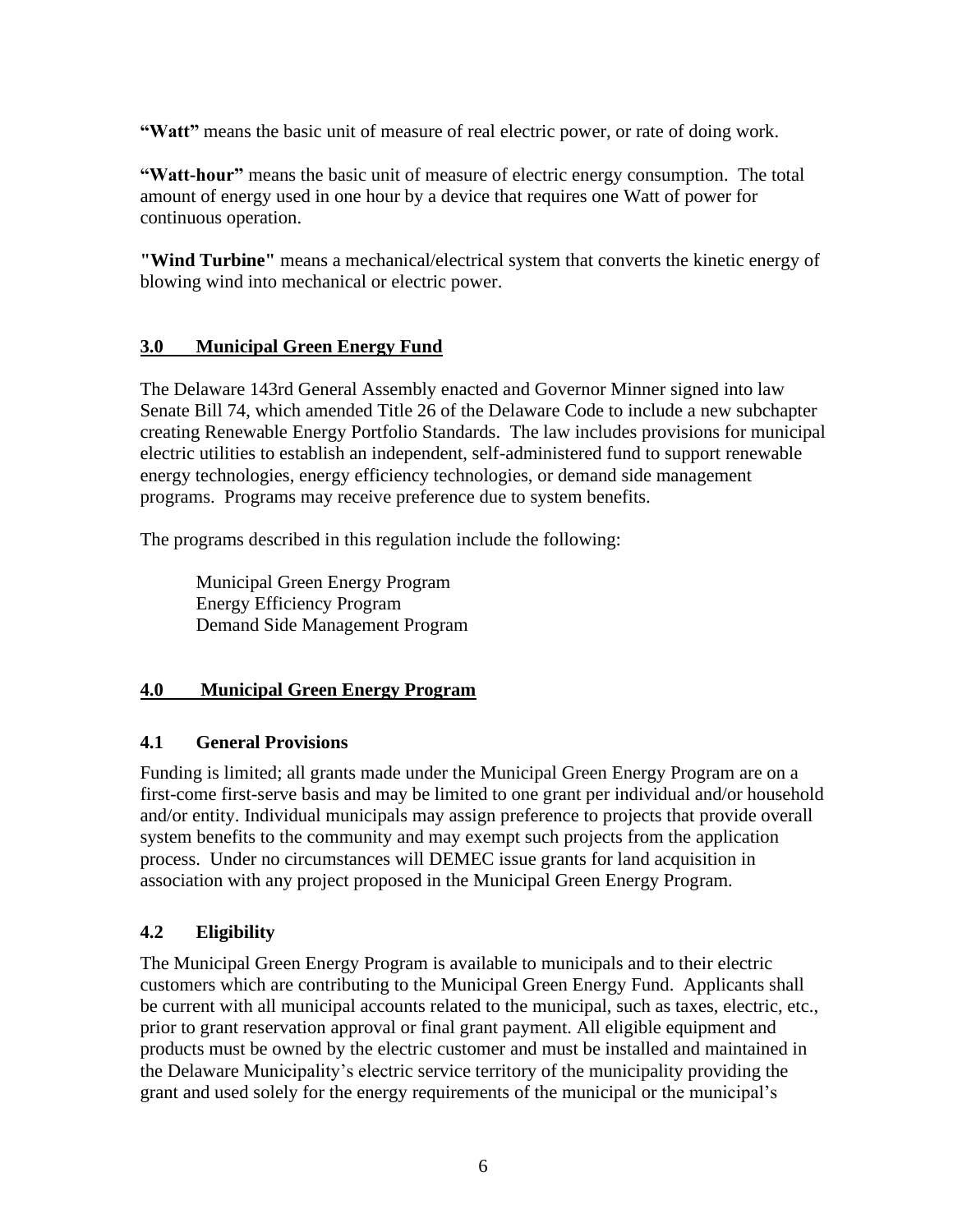utility customers.

# <span id="page-6-0"></span>**4.3 Grant Reservation Request**

Customers and contractors applying for any grant must provide the following information to DEMEC prior to installing the system:

- 4.3.1 Completed Green Energy Program Grant Reservation Application signed by both customer and contractor
- 4.3.2 The type of qualifying system
- 4.3.3 Copy of project estimate, purchase order, or letter of intent
- 4.3.4 Copy of the customer's recent municipal electric bill which is contributing to the Municipal Green Energy Fund
- 4.3.5 Building permit(s) as required by governing jurisdictions
- 4.3.6 System schematic or line drawing
- 4.3.7 Plot plan illustrating well, turbine, or module location (wind and geothermal only, photovoltaic when system is ground mounted)
- 4.3.8 Manual J calculation (geothermal only)
- 4.3.9 Detailed system design and a predicted performance calculation verified by a Professional Engineer. (Non-residential solar water heating systems only.)
- 4.3.10 Roof diagram illustrating the following:
	- 4.3.9.1 Roof dimensions (angle, length and width)
	- 4.3.9.2 Location of collectors or modules on roof
	- 4.3.9.3 Location of any roof-mounted or building-mounted equipment
	- 4.3.9.4 Orientation & Tilt of array or collectors
	- 4.3.9.5 Areas of shading (Provide Solar Pathfinder results for all cases where shading occurs between 9:00 a.m. and 3:00 p.m. Results of the solar shade analysis must determine that 70% of the annual solar path's area is shade free to be considered for a grant.)

# <span id="page-6-1"></span>**4.4 Evaluation of Grant Reservation Request**

Upon receipt of the Green Energy Program Grant Reservation Application and supporting documents, DEMEC will perform an evaluation to check the proposal package for its compliance with the requirements noted above. If the proposal package is complete, DEMEC will seek grant reservation approval from the appropriate municipality. If DEMEC obtains approval of the grant reservation request, DEMEC will issue Green Energy Program Confirmation and Claim Form documents to the applicant. All requirements as outlined in Section 4.3 must be provided to the DEMEC prior to processing the grant reservation.

Once Green Energy Program Confirmation and Claim Form is issued to an applicant, DEMEC will reserve the funds for the project described in the Green Energy Program Grant Reservation Application for six (6) months from the date of the reservation for residential applicants and twelve (12) months from the date of reservation for nonresidential applicants. As all grants are reserved on a first come-first served basis, viable projects that are not completed within the required time will be placed at the end of the queue and issued an extension of six  $(6)$  months from the date of the expired reservation for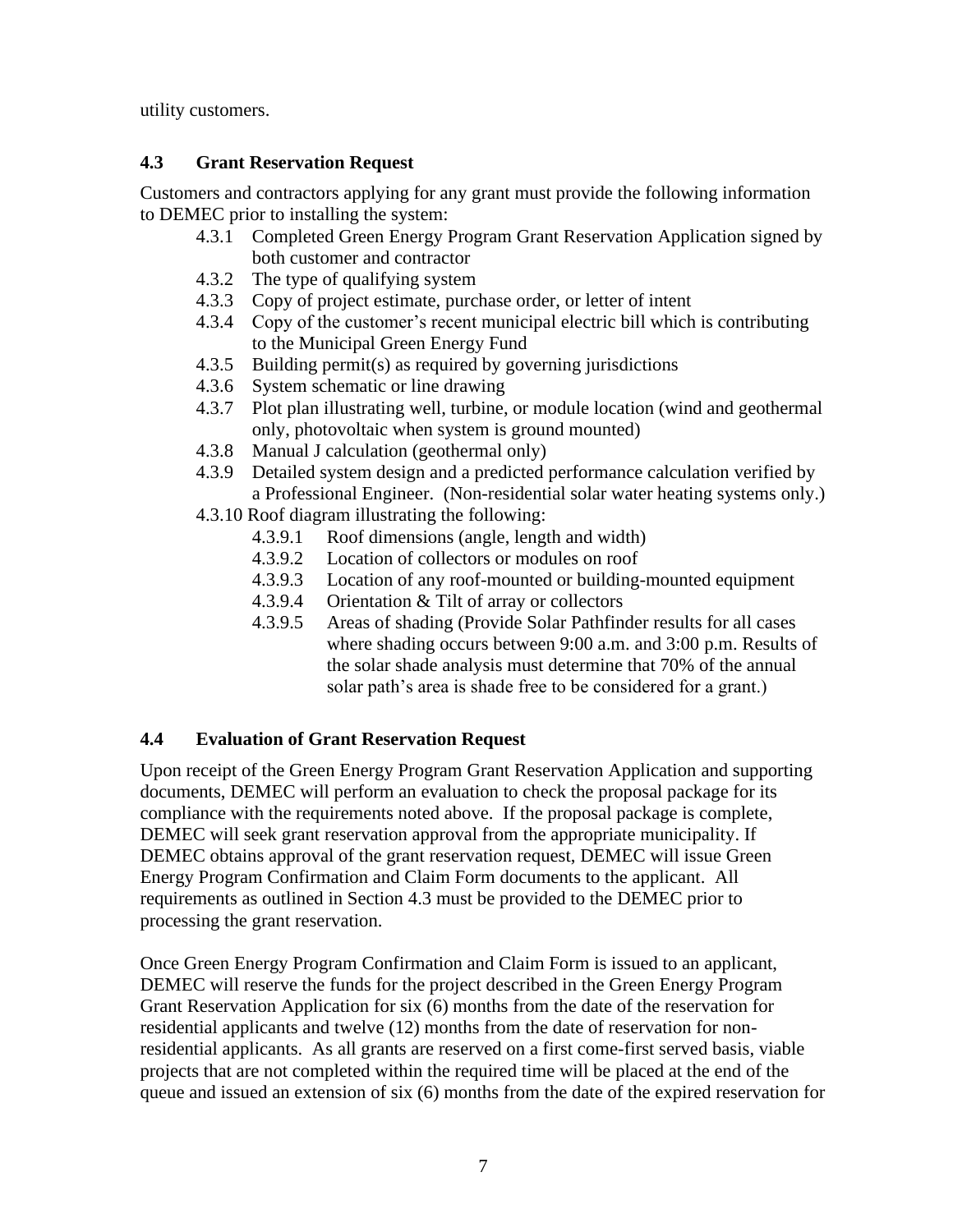residential applicants and twelve (12) months from the date of expired reservation for nonresidential applicants. To be considered for a reservation extension, DEMEC will require a project status and summary in writing fourteen (14) business days prior to the expiration of the original reservation.

Part of the Confirmation and Claim Form will be an agreement to be placed in queue if funding is not available at the time of project completion. If accepted, the applicant would receive a grant distribution for the project in accordance with the program grant limits and any municipal priorities as and when the funding becomes available.

# <span id="page-7-0"></span>**4.5 Claim for and Distribution of Green Energy Program Grants**

After installation, the customer and contractor must provide the following to DEMEC:

- 4.5.1 Completed Green Energy Program Confirmation and Claim Form signed by customer and contractor as necessary verifying completion of installation
- 4.5.2 Copy of final electrical, plumbing, and/or building inspection/permit
- 4.5.3 Copy of completed and approved Municipality Generator Interconnection Application (photovoltaic, wind, fuel cell)
- 4.5.4 Copy of product specification sheets
- 4.5.5 Copy of final sales invoice (invoice must include actual price paid, itemized list of components, labor, permit fees, method of payment)
- 4.5.6 Copy of warranty agreement
- 4.5.7 Front Cover of Owner's manual given to customer

Upon receipt of the completed Green Energy Program Confirmation and Claim Form and all final documentation pertaining to the project as noted in Section 4.5.1-4.5.6, DEMEC will evaluate the completed project, the Green Energy Program Confirmation and Claim Form and the required accompanying documents for consideration of grant approval and render recommendation of approval to the appropriate municipality. The contractor and customer are fully responsible for ensuring that all forms and documentation have been supplied and the system meets all program requirements. DEMEC representatives may make an inspection of the systems prior to final grant approval.

Within a reasonable time; usually within 30 days of receipt of the completed Green Energy Program Confirmation and Claim Form and all supporting documentation, DEMEC will provide the appropriate municipality with a determination that all grant requirements have been met. DEMEC will ordinarily process the payment to the purchaser, however, if the purchaser so requests in writing and documentation reflects the grant value was reduced directly from the purchase price, DEMEC will process the payment to the retailer or installing contractor.

# <span id="page-7-1"></span>**4.6 Green Energy Program Participating Contractor Guidelines**

# 4.6.1 Participating Contractor Application

Contractors installing qualifying photovoltaic, solar water heating, geothermal heat pumps, small wind turbines, or fuel cells must complete the Participating Contractor Application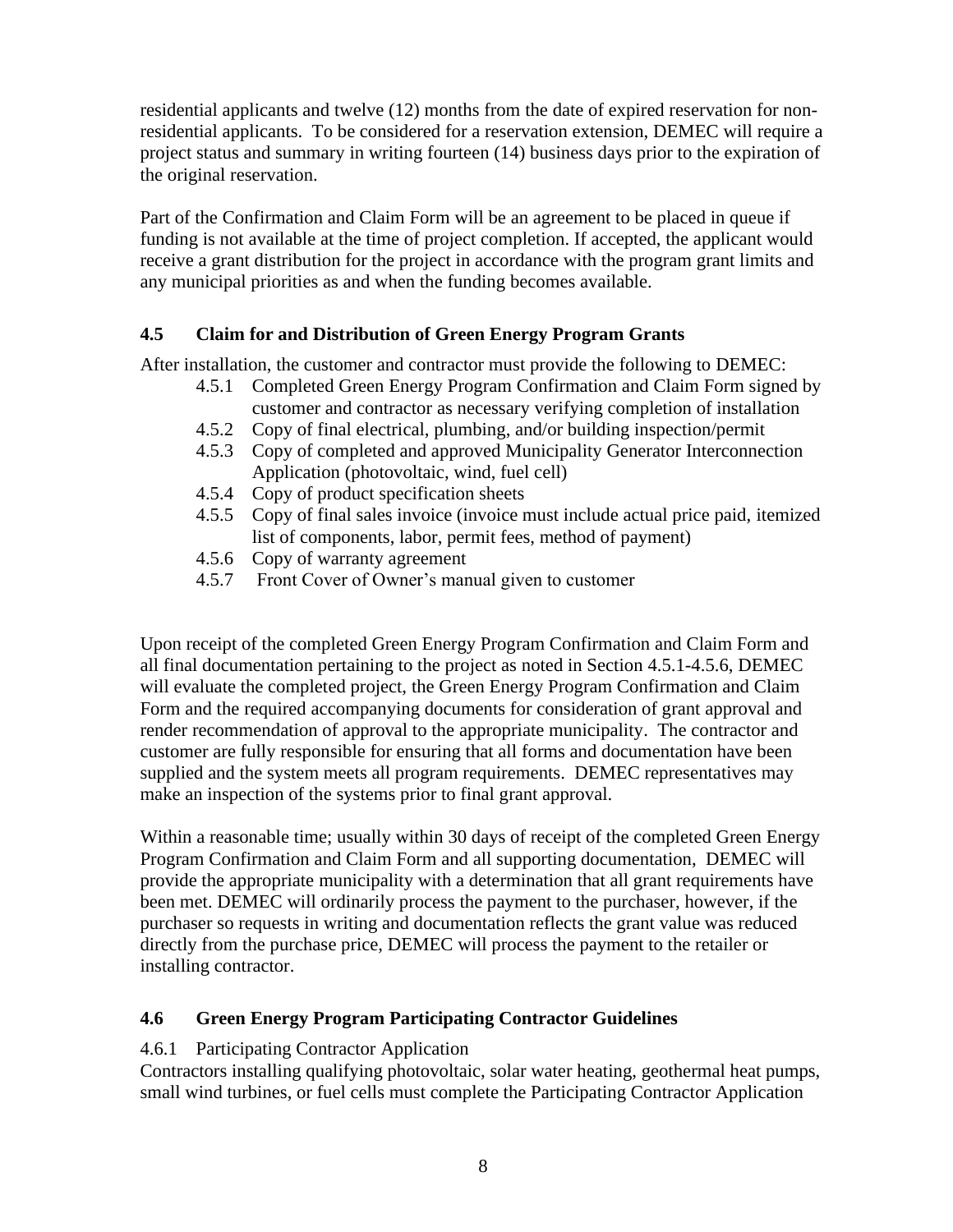prior to installing systems within the Municipal Green Energy Program. The application will consist of the following:

- 4.6.1.1 Name of company and key contact information
- 4.6.1.2 Brief history and organizational structure of company
- 4.6.1.3 Education, experience, and licensure
- 4.6.1.4 General liability and statutory worker's compensation
- 4.6.1.5 Statement of reliability and good standing

#### 4.6.2 Education and Licensure

Participating Contractors shall maintain appropriate education and licenses to insure that only professionally designed systems are installed within the Program. The Participating Contractor must be licensed in the State of Delaware and in local jurisdictions as required.

Where industry certification programs have been promulgated, grant recipients are encouraged to use industry certified contractors.

# 4.6.3 Insurance Requirements

The Participating Contractor and anyone acting under its direction or control or on its behalf shall at its own expense procure and maintain in full force at all times Commercial General Liability Insurance with a bodily injury and property damage combined single limit of liability of at least ONE MILLION DOLLARS (\$1,000,000) for any occurrence.

# 4.6.4 Statement of Reliability and Good Standing

Contractor must be reliable and in good standing with a "Satisfactory Record" (or no negative reports) with the Better Business Bureau. The Contractor shall provide a copy of their Better Business Bureau report to DEMEC upon request. Reports may be obtained at the following address.

BBB of Delaware 1415 Foulk Road, Suite 202 Foulkstone Plaza Wilmington, DE 19803 Phone: (302)230-0108 Fax: (302)230-0116 Web Site: [www.delaware.bbb.org](http://www.delaware.bbb.org/) Email: [info@delaware.bbb.org](mailto:info@delaware.bbb.org)

# 4.6.5 Limitation of Funds

The Program funds are limited. It is the responsibility of the Participating Contractor and/or applicant to follow all program guidelines to ensure that Green Energy Program Confirmation or Claim Form documents have been issued **prior to** installing a qualifying system.

4.6.6 Owner's Manual Minimum Requirements

Contractors are required to provide each Program participant with an owner's manual. At a minimum, the owner's manual shall include the following: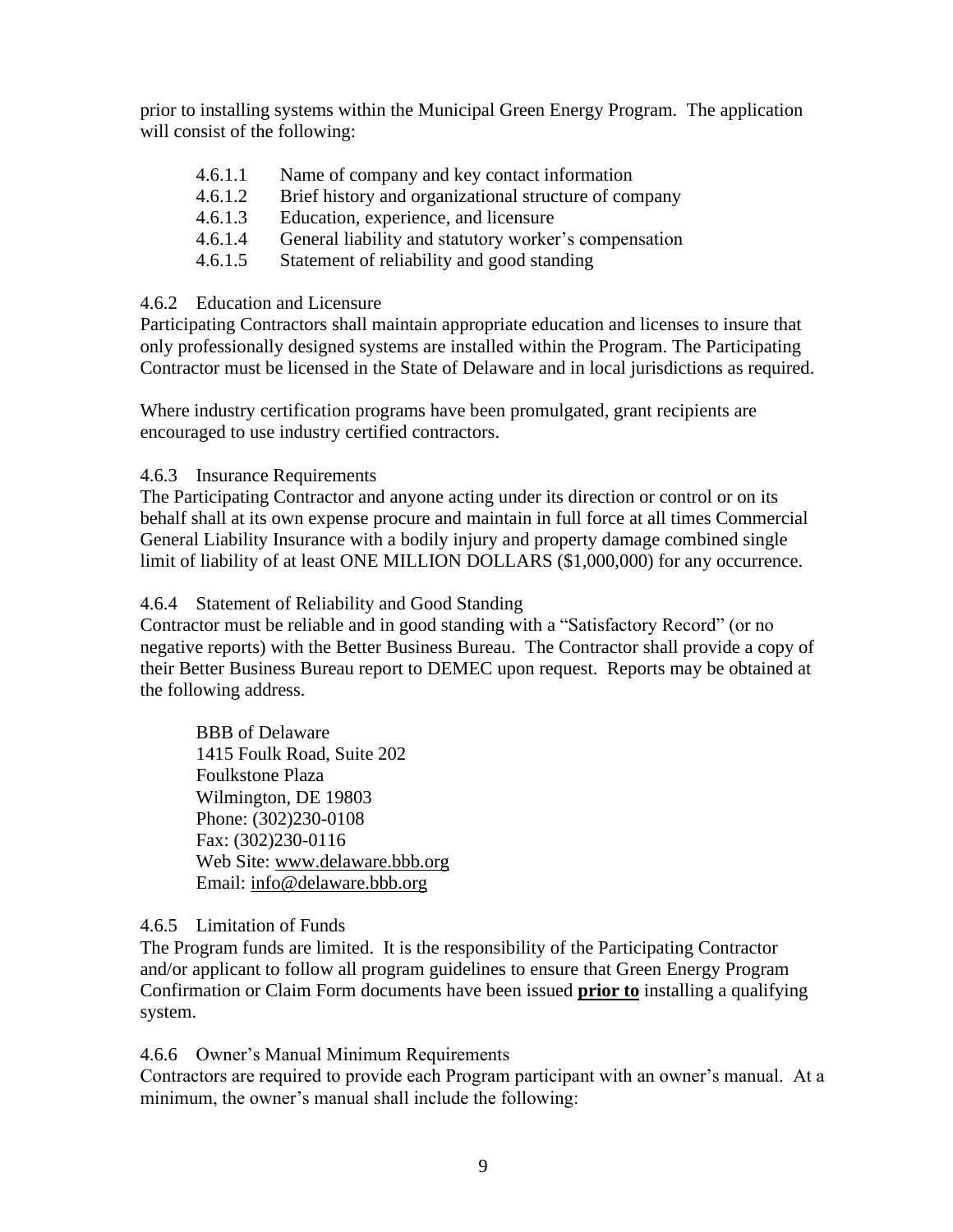- 4.6.6.1 Name and address of the seller
- 4.6.6.2 System model name or number
- 4.6.6.3 Identification and explanation of system components
- 4.6.6.4 Description of system operation
- 4.6.6.5 Description of system maintenance
- 4.6.6.6 Description of emergency procedures
- 4.6.6.7 Vacation procedures
- 4.6.6.8 Systems warranty

# <span id="page-9-0"></span>**4.7 Warranty**

All qualifying systems receiving a Green Energy Program grant must have a full 5-year warranty against component failure, malfunction and premature output degradation. The warranty must cover all components for which the program incentive is granted and cover the full cost of repair and replacement of all components of the system. For professionally installed systems, the warranty must cover the labor to remove and replace defective components and systems.

# <span id="page-9-1"></span>**4.8 Code Compliance**

<span id="page-9-2"></span>All qualifying systems must be installed in accordance with the standards and specifications of the manufacturers of the components in the system, in compliance with all applicable local electric and building codes, local ordinances, and these guidelines. Where discrepancies, if any, exist with these guidelines and local codes, local codes shall govern.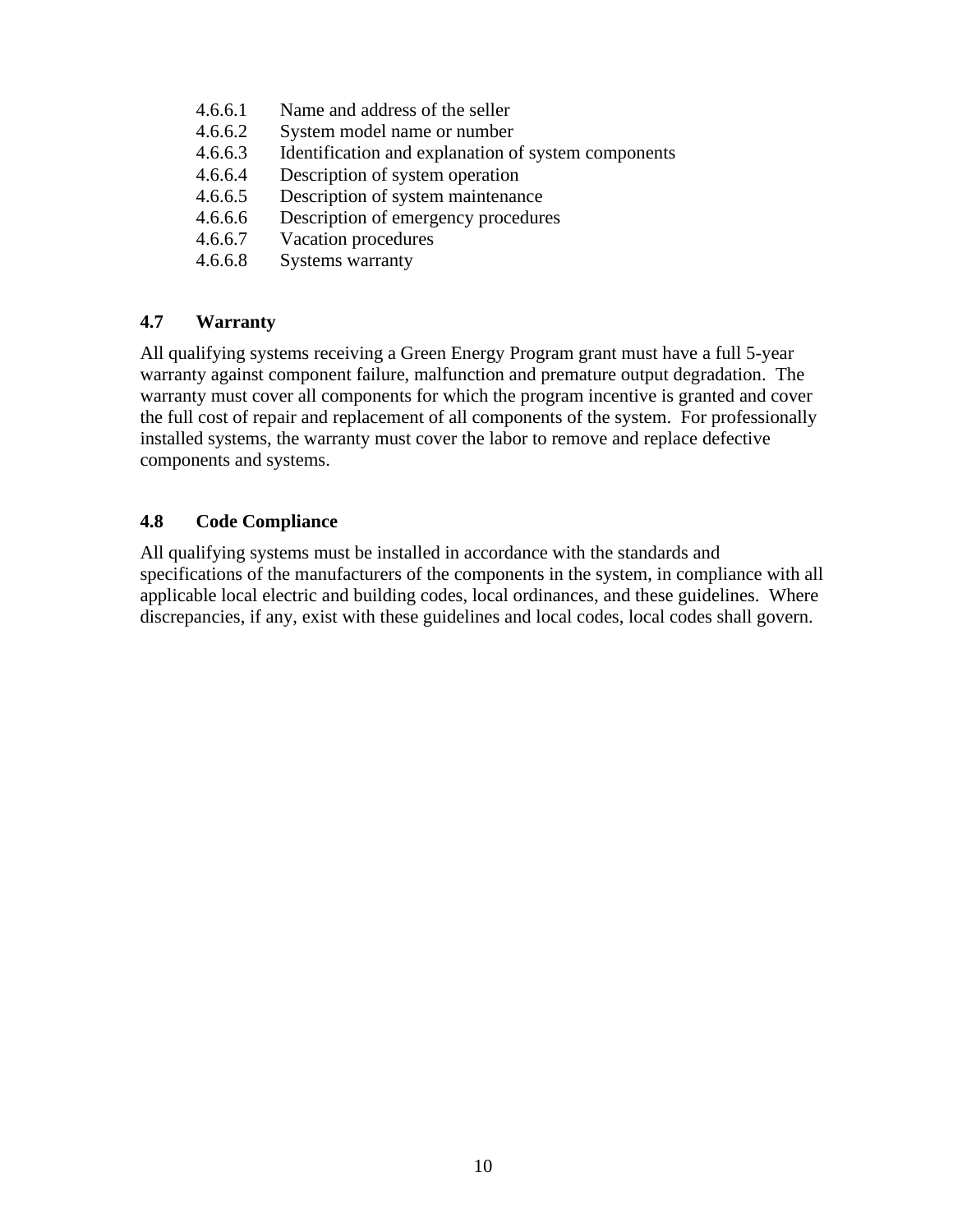#### <span id="page-10-0"></span>**5.0 Green Energy Program Renewable Energy Technologies**

#### **5.1 Photovoltaic Systems**

#### **5.1.1 Grant Limits**

Subject to availability of funds, the Municipal Green Energy Program offers grants for grid-connected photovoltaic systems installed by qualified contractors and customers up to \_\_\_\_\_\_\_% of the total installed costs or by installed wattage (see attached table for specific municipal percentage contribution). Grants will not exceed \$\_\_\_\_\_\_\_\_\_\_\_\_\_ (see attached table) per residential dwelling for residential systems and \$ \_\_\_\_\_\_\_\_\_\_ (see attached table) per non-residential facility for non-residential systems. A photovoltaic system may not have eligible qualifying photovoltaic system costs in excess of \$12 per Watt.

# **5.1.2 Accepted Products and Equipment**

# **5.1.2.1 Grid Interconnected**

All photovoltaic modules must be certified by a nationally recognized testing laboratory as meeting the requirements of the most recent version of Underwriters Laboratory Standard 1703.

All qualifying grid-connected systems must comply with the Institute of Electrical and Electronic Engineers Standards Board (IEEE) 929 (or latest revision), Recommended Practice for Utility Interface of Photovoltaic (PV) Systems, IEEE 1547 (or latest revision),, Standard for Interconnecting Distributed Resources with the Electric Power Systems and the appropriate generation interconnection requirements of the participating municipal member's, Technical Considerations Covering Parallel Operations of Customer Owned Generation.

All inverters must be certified by a nationally recognized testing laboratory for safe operation and be certified as meeting the requirements of Underwriters Laboratory Standards 1741 (or latest revision),, Standard for Static Inverters and Charge Controllers for Use in Photovoltaic Power Systems.

All grid interconnected systems must be designed and installed to comply with the National Electric Code (NEC).

# **5.1.2.2 Non-Grid Interconnected or Stand-Alone**

All photovoltaic modules must be certified by a nationally recognized testing laboratory as meeting the requirements of the most recent version of Underwriters Laboratory Standard 1703.

All non-grid interconnected or stand-alone systems shall be designed and installed to comply with the National Electric Code (NEC)].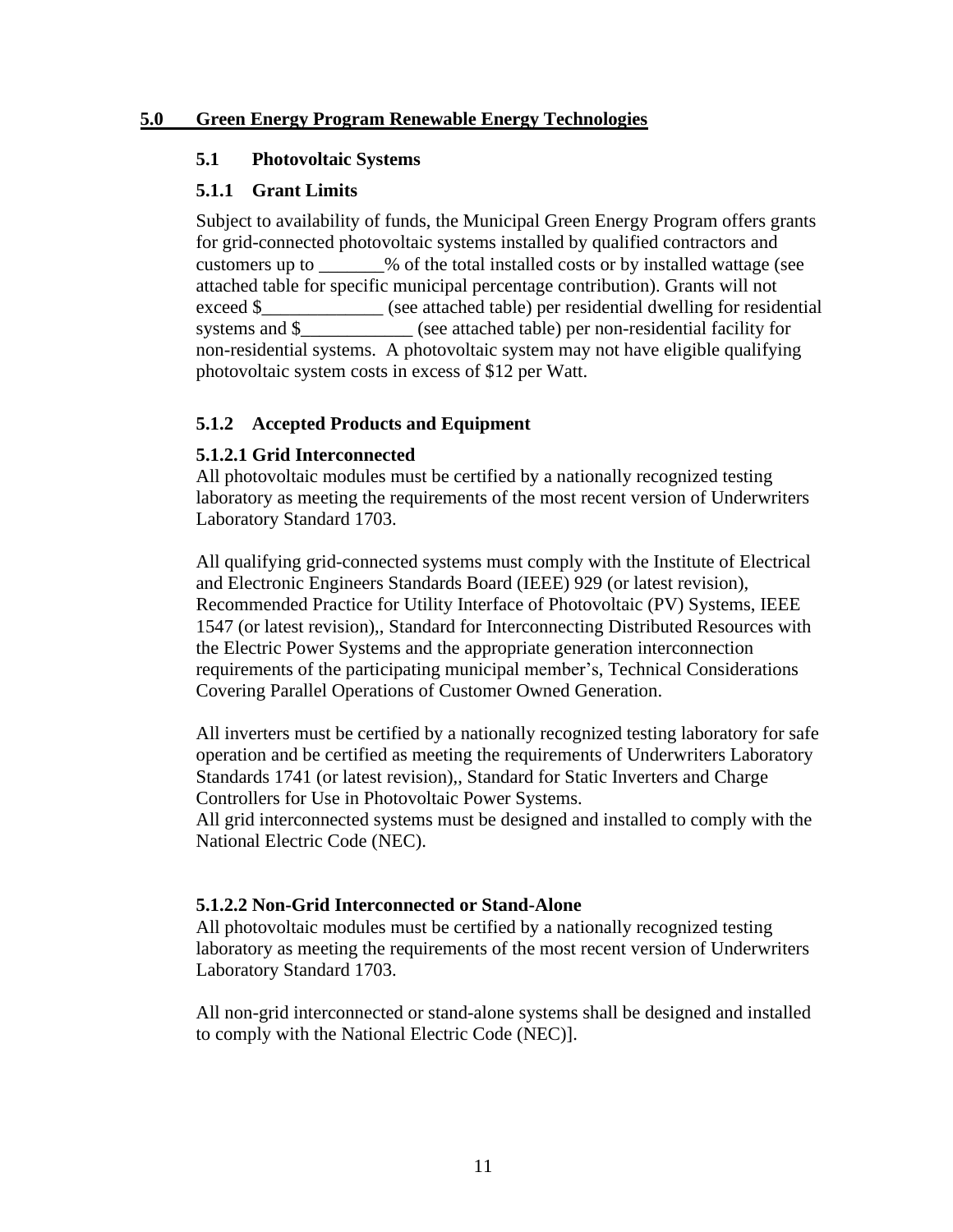# **5.1.3 Array Orientation and Tilt**

Optimum array orientation is a 180° true bearing. True bearing is the measurement orientation to be provided. However, the program accepts solar arrays oriented between South of due East and South of due West. Systems installed due East and North of due East and due West and North of due West are not eligible for a Green Energy Program Grant.

Optimum array tilt is equal to the latitude at the installation site. However, the program accepts array tilt parameters as specified by the module manufacturer which may allow for tilts greater than and less than latitude.

#### **5.1.4 Array Shading**

Photovoltaic arrays shall be installed such that the array has a minimum of six (6) hours of unobstructed sunshine daily inclusive of solar noon. A "solar window" of eight (8) hours of unobstructed sunshine is preferred.

The installing contractor is responsible for insuring that the system is free from shading. The installing contractor shall perform a "Solar Shade Analysis" to ensure the array meets the minimum daily sunshine requirements. Results of the solar shade analysis must determine that 70% of the annual solar path's area is shade free to be considered for a grant.

#### **5.1.5 Aesthetics**

Aesthetics must be considered in the design and mounting of the photovoltaic array. The designing contractor must provide a roof schematic complete with roof dimensions, array placement, orientation and areas of shading to DEMEC prior to installation. The designing contractor must make every attempt to configure the modules in an aesthetically pleasing manner free from shading.

# <span id="page-11-0"></span>**5.2 Solar Water Heating**

# **5.2.1 Grant Limits**

Subject to availability of funds, the Municipal Green Energy Program offers grants for solar water heating systems installed by qualified contractors and customers up to \_\_\_\_% of the total installed cost or as prescribed by the municipality (see attached table for specific municipal contribution). Grants will not exceed \$\_\_\_\_\_\_ (see attached table) per residential dwelling for residential systems and \$\_\_\_\_\_\_ (see attached table) per non-residential facility for non-residential systems.

Solar water heating systems integrated into a radiant heating application are eligible for a grant up to \_\_\_% of the installed cost of the solar energy portion of the system according to the attached table. Grants will not exceed \$\_\_\_\_\_\_\_\_ (see attached table) per residential dwelling for residential systems and \$\_\_\_\_\_\_\_\_\_ (see attached table) per non-residential dwelling for non-residential systems.

# **5.2.2 Accepted Products and Equipment**

A solar water heating system must be designed to reduce or eliminate the need for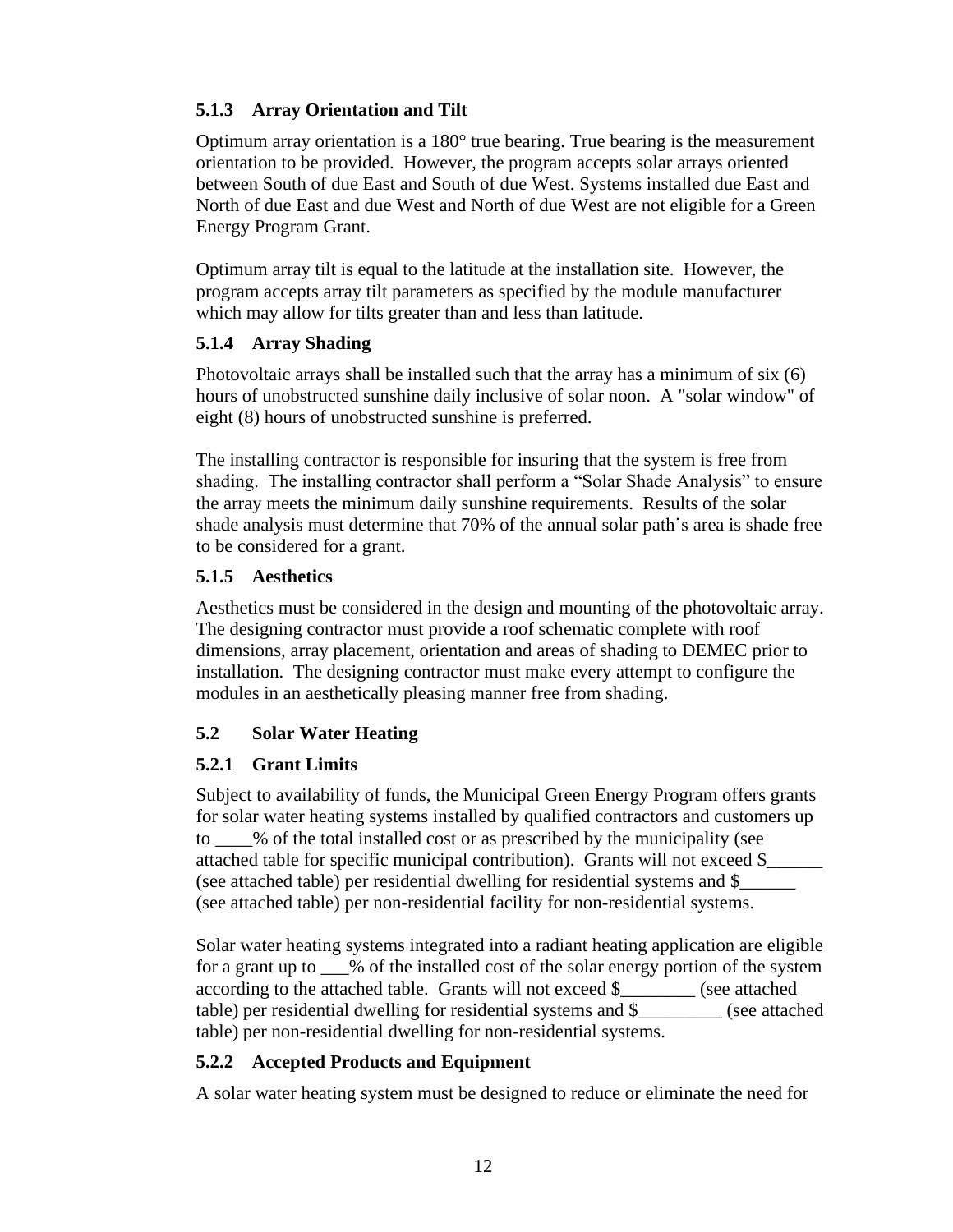electric or gas heated water.

All qualifying residential solar water heating systems must be certified to meet the Solar Rating and Certification Corporation's (SRCC) OG- 300, Operating Guidelines and Minimum Standards for Certifying Solar Water Heating Systems: An Optional Solar Water Heating System Certification and Rating Program and have a Freeze Tolerance Limit of minus 21 degrees Fahrenheit without electrical power.

All qualifying non-residential solar water heating systems and solar energy systems integrated into a radiant heating application must utilize collectors certified to meet the Solar Rating and Certification Corporation's (SRCC) OG-100, Operating Guidelines for Certifying Solar Collectors.

Non-residential solar water heating systems will be required to submit a detailed system design and a predicted performance calculation verified by a Professional Engineer (P.E.) except if exempted by the Municipality.

# **5.2.3 Collector Orientation and Tilt**

Optimum array orientation is a 180° true bearing. True bearing is the measurement orientation to be provided. However, the program accepts solar arrays oriented between South of due East and South of due West. Systems installed due East and North of due East and due West and North of due West are not eligible for a Green Energy Program Grant.

Optimum collector tilt is equal to the latitude at the installation site. However, the program accepts collector tilt parameters as specified by the collector manufacturer which may allow for tilts greater than and less than latitude.

# **5.2.4 Collector Shading**

All collectors shall be installed such that the collector array has a minimum of six (6) hours of unobstructed sunshine daily inclusive of solar noon. A "solar window" of eight (8) hours of unobstructed sunshine is preferred.

The installing contractor is responsible for insuring that the system is free from shading. The installing contractor shall perform a "Solar Shade Analysis" to ensure the array meets the minimum daily sunshine requirements. Results of the solar shade analysis must determine that 70% of the annual solar path's area is shade free to be considered for a grant.

# **5.2.5 Aesthetics**

Aesthetics must be considered in the design and mounting of the solar water heating collectors. The designing contractor must complete a roof schematic complete with roof dimensions, collector placement, orientation and areas of shading to DEMEC prior to installation. The designing contractor must make every attempt to configure the collectors in an aesthetically pleasing manner.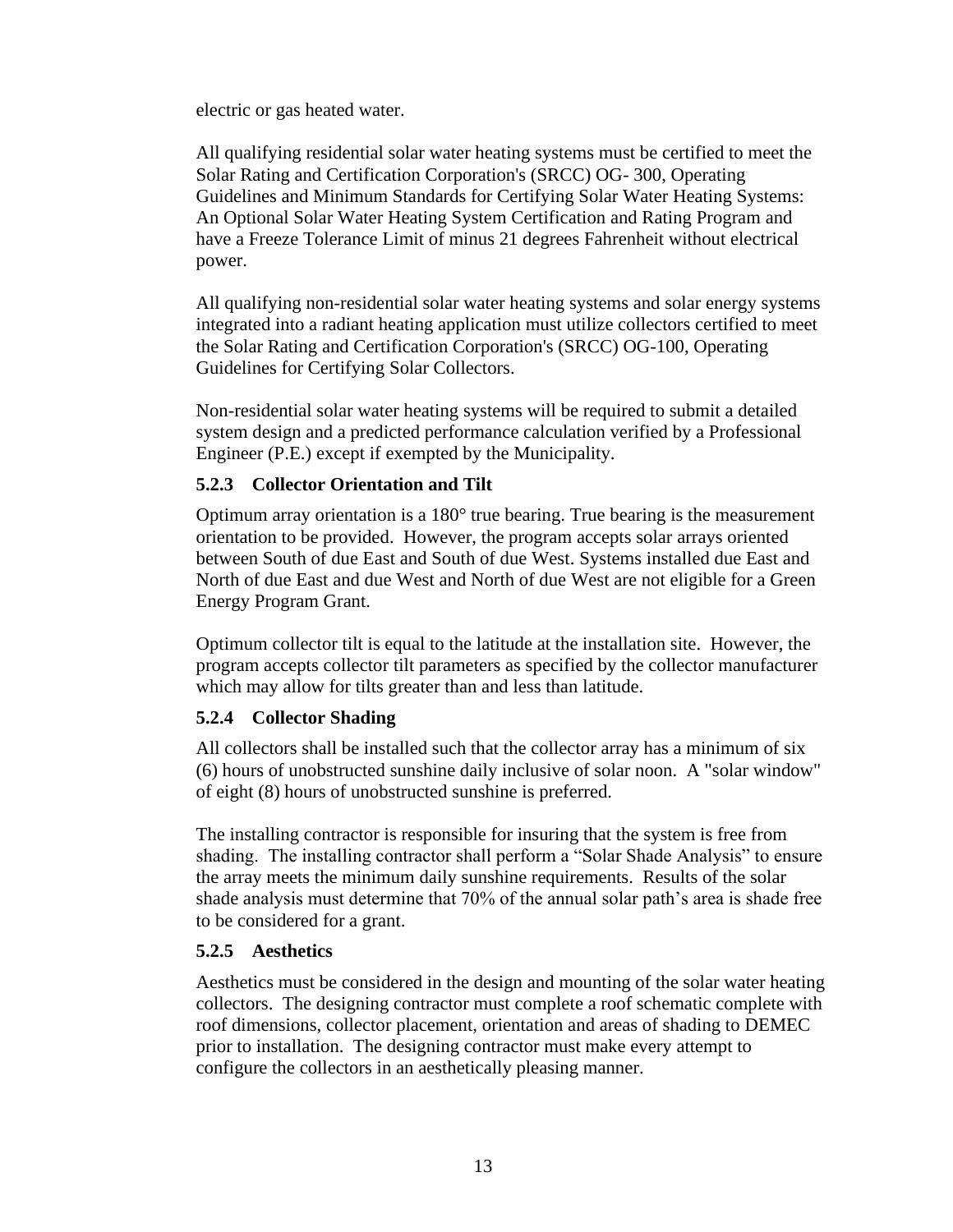# <span id="page-13-0"></span>**5.3 Small Wind Turbines**

# **5.3.1 Grant Limits**

Subject to availability of funds, the Municipal Green Energy Program offers incentives up to \_\_\_% of the total installed cost or by installed wattage for small grid-connected wind turbines installed by a qualified contractor for a qualified customer (see attached table for specific municipal percentage contribution). Small wind turbines shall be at least 500 Watts. Grants will not exceed \$  $(see$ attached table) per residential dwelling for residential systems and \$\_\_\_\_\_\_\_\_ (see attached table) per non-residential facility for non-residential systems. A qualifying wind turbine system shall not exceed \$5.00 per Watt installed.

# **5.3.2 Capacity Limits**

Qualifying wind turbine systems shall be at least 500 Watts.

DEMEC may reject applications if the location of the proposed wind turbine system has an inadequate wind resource for reasonable utilization of the equipment as recommended by the turbine manufacturer. Wind resources can vary significantly; therefore, the contractor and customer must take care that the location has adequate wind for the turbine selected. It is strongly recommended that a professional evaluation of your specific site be completed. DEMEC may require additional evidence of feasibility prior to approving the grant reservation.

# **5.3.3 Accepted Products and Equipment**

# **5.3.3.1 Grid Interconnected**

All qualifying grid-connected small wind systems must use Underwriters Laboratory listed equipment and comply with the Institute of Electrical and Electronic Engineers Standards Board (IEEE) 929, Recommended Practice for Utility Interface of Photovoltaic (PV) Systems, IEEE 1547, Standard for Interconnecting Distributed Resources with the Electric Power Systems and the appropriate generation interconnection requirements of the municipal power delivery's, Technical Considerations Covering Parallel Operations of Customer Owned Generation.

All inverters or other systems used in interconnection must be certified by a nationally recognized testing laboratory for safe operation and be certified as meeting the requirements of Underwriters Laboratory Standards 1741, Standard for Static Inverters and Charge Controllers for Use in Photovoltaic Power Systems.

All grid interconnected systems must be designed and installed to comply with the National Electric Code (NEC).

# **5.3.3.2 Non-Grid Interconnected or Stand-Alone**

All qualifying non-grid interconnected wind systems must use Underwriters Laboratory certified listed equipment and systems shall be designed and installed to comply with the National Electric Code (NEC).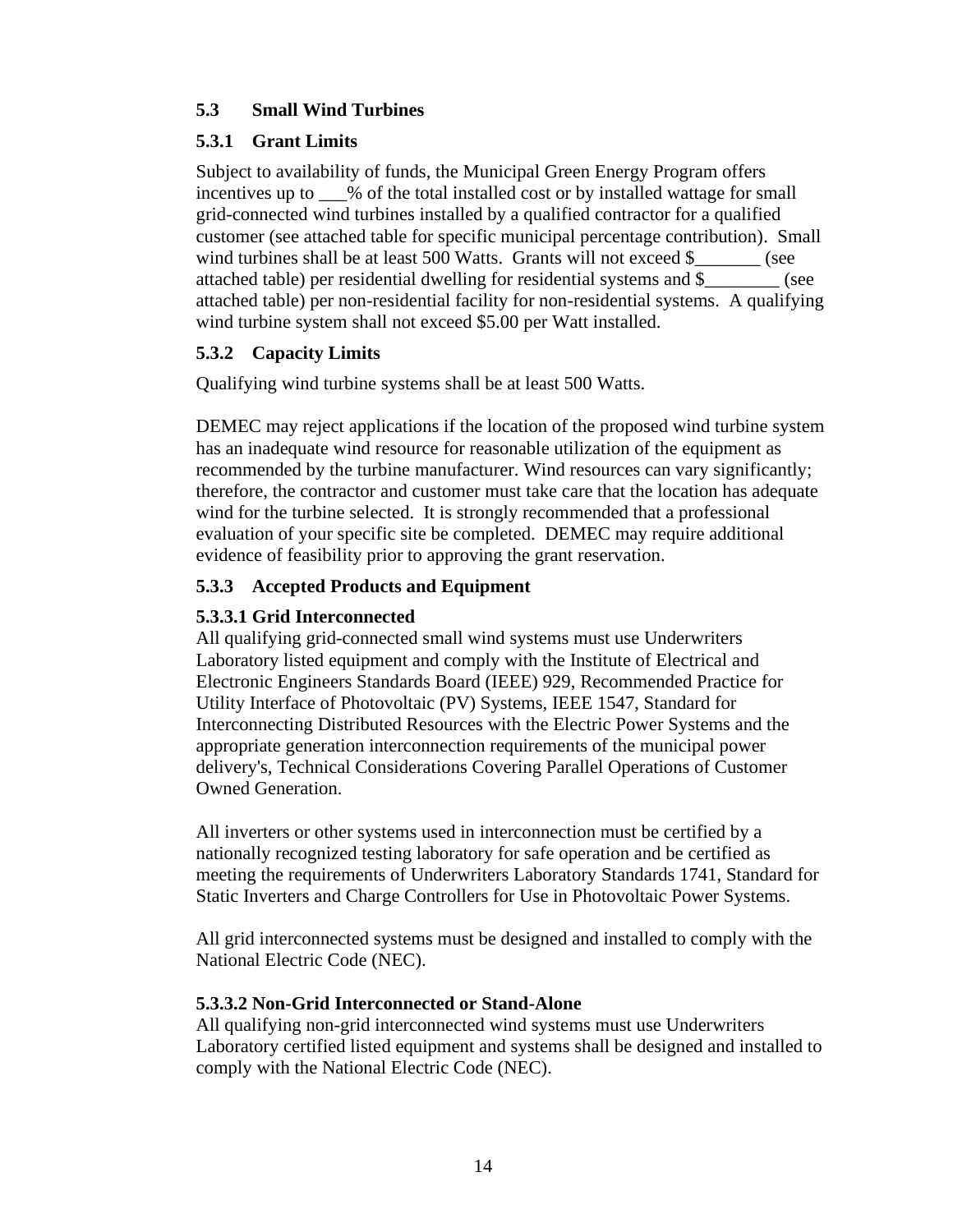# <span id="page-14-0"></span>**5.4 Geothermal Heat Pump Systems**

# **5.4.1 Grant Limits**

Subject to availability of funds, the Municipal's Green Energy Program offers grants for geothermal heat pump systems installed by qualified contractors and customers at the following rates unless otherwise specified:

Residential:

\$600 per ton not exceeding \$\_\_\_\_\_\_\_\_(see attached table) per residential dwelling for residential systems installed with an Energy Efficiency Ratio (EER) of 18.0 and Coefficient of Performance (COP) of 3.6 or greater or \_\_\_% (see attached table) of the installed cost whichever is lower, or

Non-residential:

\$600 per ton not exceeding \$\_\_\_\_\_\_\_\_(see attached table) per non-residential facility for non-residential systems with an Energy Efficiency Ratio (EER) of 18.0 and Coefficient of Performance (COP) of 3.6 or greater or \_\_\_% (see attached table) of the installed cost whichever is lower, or

# **5.4.2 Accepted Products and Equipment**

Qualifying geothermal heat pump systems must be sized in accordance with good heating, ventilation and air conditioning design practices for the occupancy, location and structure. Contractor shall provide a Manual J calculation, or other equivalent calculation, to determine proper size of equipment.

All qualifying systems must have a warranty for protection of the integrity and performance of the system for at least five years. All units installed under this program must have a minimum EER of 18.0 and COP of 3.6. Qualifying systems must meet the following:

Closed loop systems shall qualify under rating conditions in accordance with ISO 13256-1.

Open loop systems shall qualify under rating conditions in accordance with ISO 13256-1.

<span id="page-14-1"></span>DX systems shall qualify under rating conditions in accordance with ARI 870.

# **5.5 Fuel Cells**

# **5.5.1 Grant Limits**

Subject to availability of funds, the Municipal Green Energy Program offers grants for grid-connected fuel cells installed by qualified contractors and customers up to

\_\_\_% (see attached table) of the total installed cost for fuel cell systems operating on a renewable fuel source. Grants will not exceed \$ \_\_\_\_\_\_\_\_ (see attached table) for residential systems and \$\_\_\_\_\_\_\_\_ (see attached table) for non-residential systems.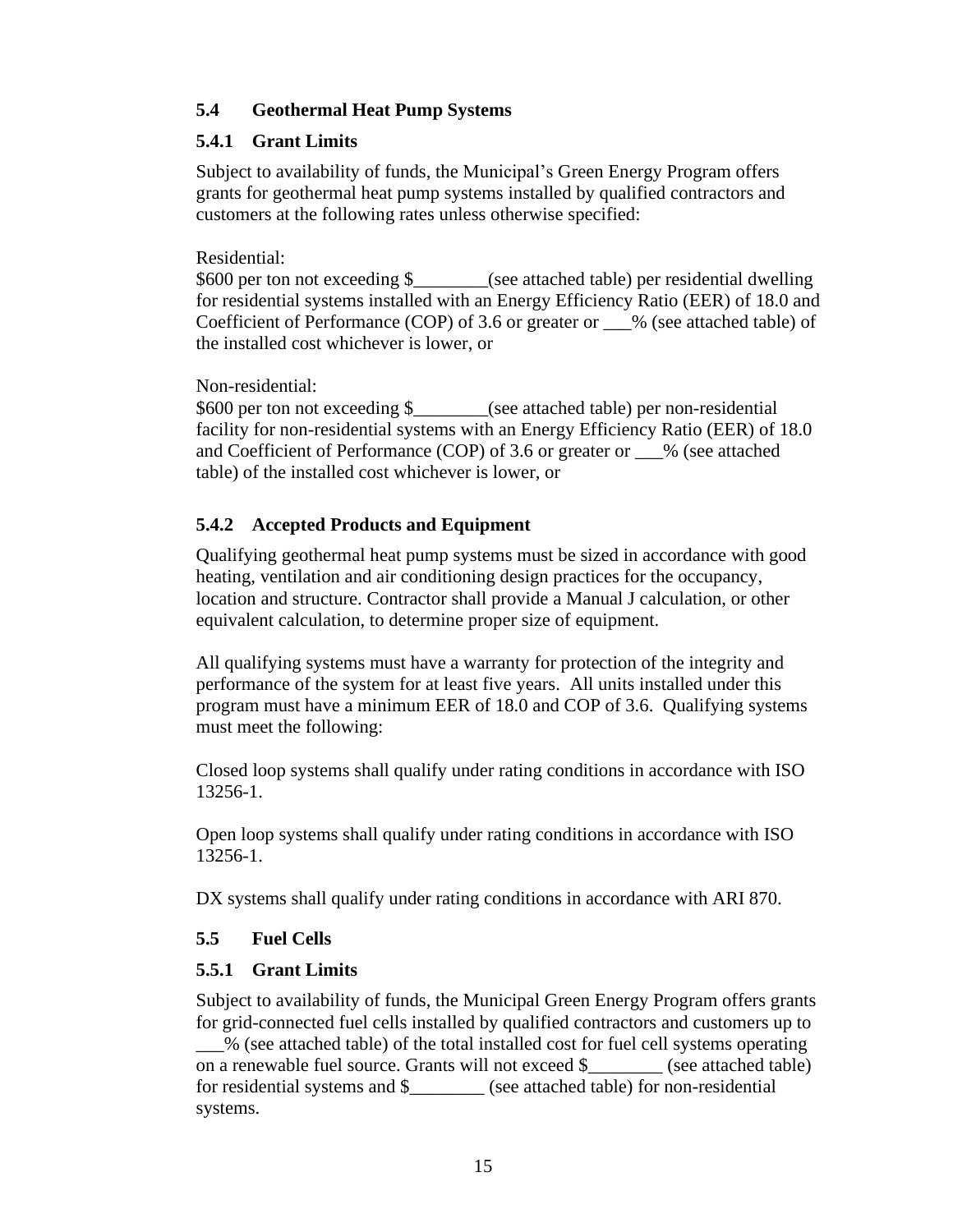# **5.5.2 Accepted Products and Equipment**

# **5.5.2.1 Grid Interconnected**

All Qualifying fuel cells systems must utilize a renewable fuel source and meet the National Fire Protection Association (NFPA) 853 for Stationary Fuel Cell Power Plants, the Institute of Electrical and Electronic Engineers Standards Board (IEEE) 519- Recommended Practices and Requirements for Harmonic Control in Electric Power Systems, the most current version of the American National Standards Institute (ANSI) Z21.83 for Fuel Cell Power Plants, and the generation interconnection requirements of the municipal power delivery's, Technical Considerations Covering Parallel Operations of Customer Owned Generation. Input and output protection functions should be in compliance with ANSI C37.2 Device Function Number Specifications.

All grid interconnected systems must be designed and installed to comply with the National Electric Code (NEC).

# **5.5.2.2 Non-Grid Interconnected or Stand-Alone**

All non-grid interconnected or stand-alone systems shall be designed and installed to comply with the National Electric Code (NEC).

# <span id="page-15-1"></span><span id="page-15-0"></span>**6.0 Efficiency Program**

# **6.1 General Provisions**

A Energy Efficiency Program promotes projects aimed at using less energy to do the same or better job than conventional products or systems. Programs will be announced as they are introduced and implemented. Individual municipalities may assign preference to projects that provide overall system benefits to the community.

# <span id="page-15-2"></span>**6.2 Eligibility**

A Energy Efficiency Program is available to municipals and to their electric customers which are contributing to the Municipal Green Energy Fund. All eligible equipment and products must be installed in Delaware.

# <span id="page-15-3"></span>**7.0 Administration of Green Energy Funds**

Up to 10% of the moneys deposited in the Municipal Green Energy Fund may be used for administration of the fund.

# <span id="page-15-4"></span>**8.0 Proprietary Application Information**

Applicants are hereby notified that DEMEC may choose to make all applications submitted available to non-DEMEC personnel for the sole purpose of assisting in its evaluation of the applications. These individuals will be required to protect the confidentiality of any specifically identified proprietary information obtained as a result of their participation in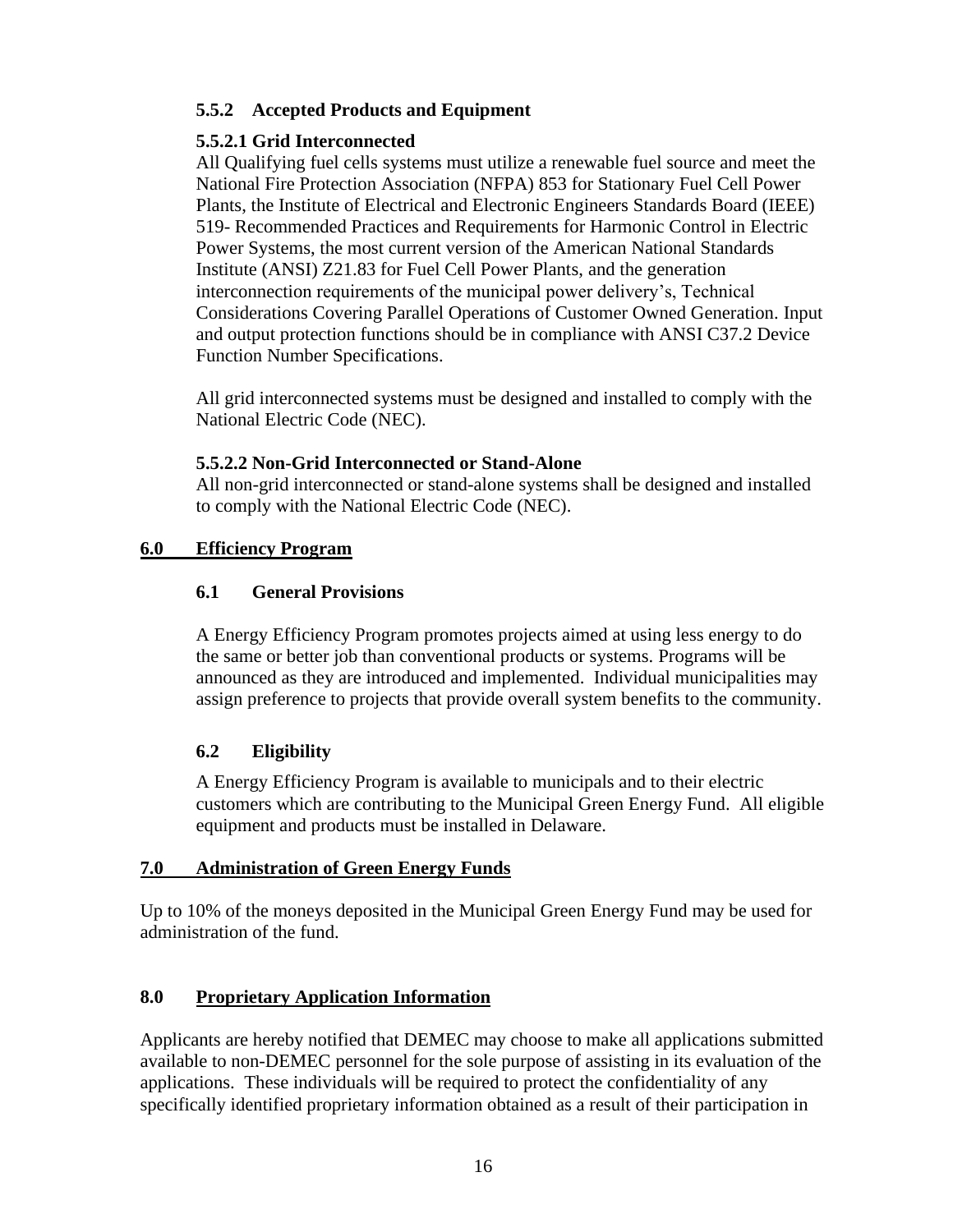the evaluation.

Proposals submitted may contain trade secrets and/or privileged or confidential commercial or financial information which the applicant does not want to be used or disclosed for any purpose other than evaluation of the application. The use and disclosure of such data may be restricted, provided the applicant follows the State of Delaware's "Request for Confidentiality" procedure contained in the State of Delaware's "Freedom of Information Act" or "FOIA" regulation. It is important to understand that this FOIA regulation's confidentiality procedure is a necessary part of this regulation in that any information submitted to the DEMEC is subject to public review unless deemed to be confidential in accordance with the criteria and procedures established in the FOIA regulation. The burden lies with the applicant asserting the claim of confidentiality to meet the criteria established in the FOIA regulation.

# <span id="page-16-0"></span>**9.0 Severability**

If any section, subsection, paragraph, sentence, phrase or word of these regulations is declared unconstitutional by a court of competent jurisdiction, the remainder of these regulations shall remain unimpaired and shall continue in full force and effect, and proceedings there under shall not be affected.